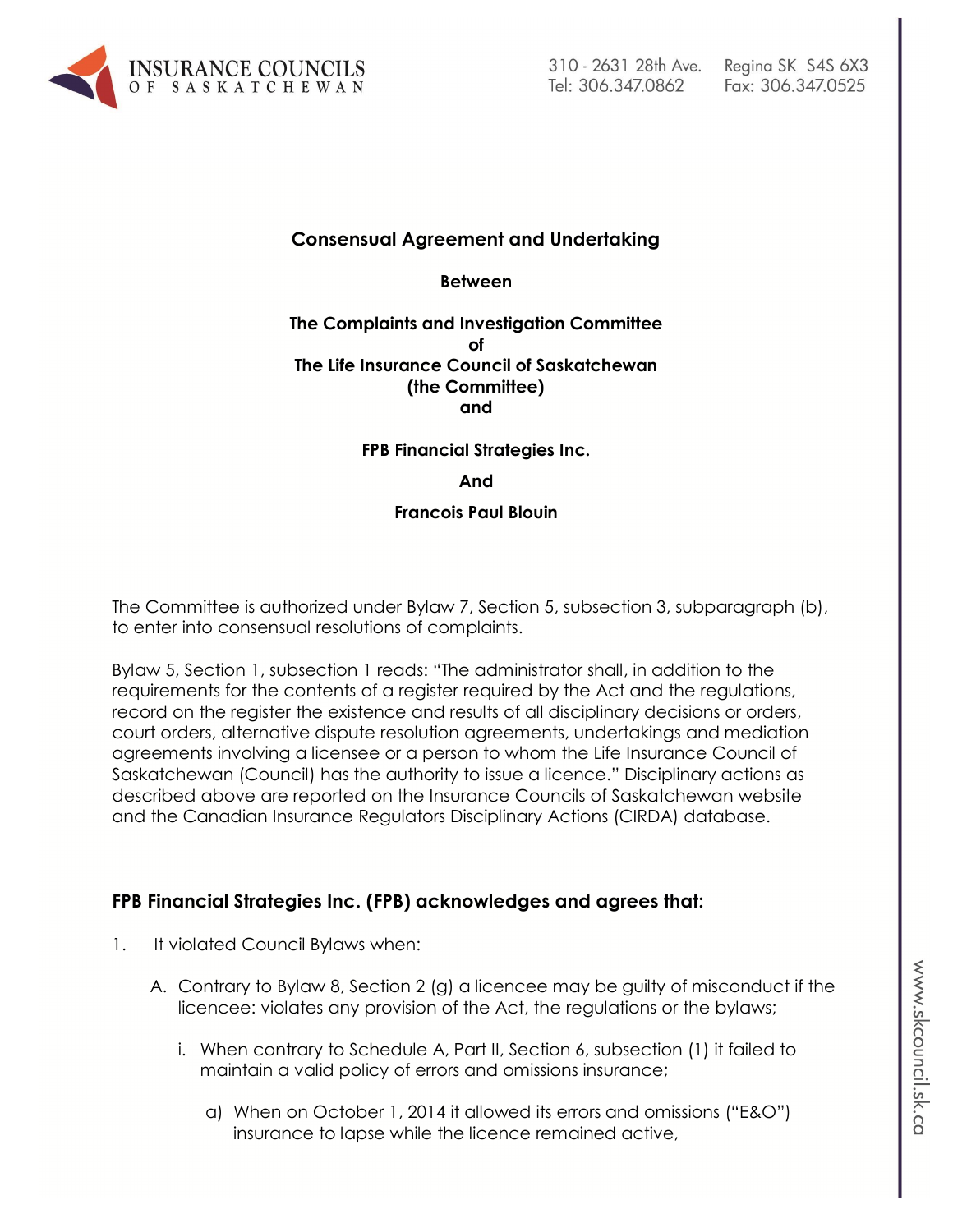- b) E&O was not re-established October 17, 2014
- c) FPB was without E&O coverage for 16 days; and
- ii. When contrary to Bylaw 2, Section 1, subsection (4) (d) it failed to immediately notify Council of cancellation or non-renewal of its errors and omissions insurance.

## **Francois Paul Blouin (Blouin) acknowledges and agrees that:**

- 2. It violated Council Bylaws when:
	- B. Contrary to Bylaw 8, Section 2 (g) a licencee may be guilty of misconduct if the licencee: violates any provision of the Act, the regulations or the bylaws;
		- i. When contrary to Schedule A, Part II, Section 6, subsection (1) he failed to maintain a valid policy of errors and omissions insurance;
			- a) When on October 1, 2014 he allowed his errors and omissions ("E&O") insurance to lapse while the licence remained active,
			- b) E&O was not re-established until October 17, 2014
			- c) Blouin was without E&O coverage for 16 days; and
		- ii. When contrary to Bylaw 2, Section 1, subsection (4) (d) he failed to immediately notify Council of cancellation or non-renewal of its errors and omissions insurance.
- 3. FPB and Blouin's rights to appear before a Discipline Committee of Council have been explained to them and the fully understand their rights and/or obligations under Council Bylaw 10;
- 4. They waive their rights to appear before a Discipline Committee and undertake not to exercise any appeal rights they may have under Council Bylaw 10, Section 3 or *The Saskatchewan Insurance Act,* (the Act) as it relates to matters set out in this Consensual Agreement and Undertaking (Agreement).
- 5. This Agreement does not preclude Council from pursuing any other investigation against FPB and/or Blouin for activities not identified in this Agreement that may be in violation of Council Bylaws or the Act.
- 6. They have been advised by the Committee that it is in their interests to obtain independent legal advice before entering into this Agreement.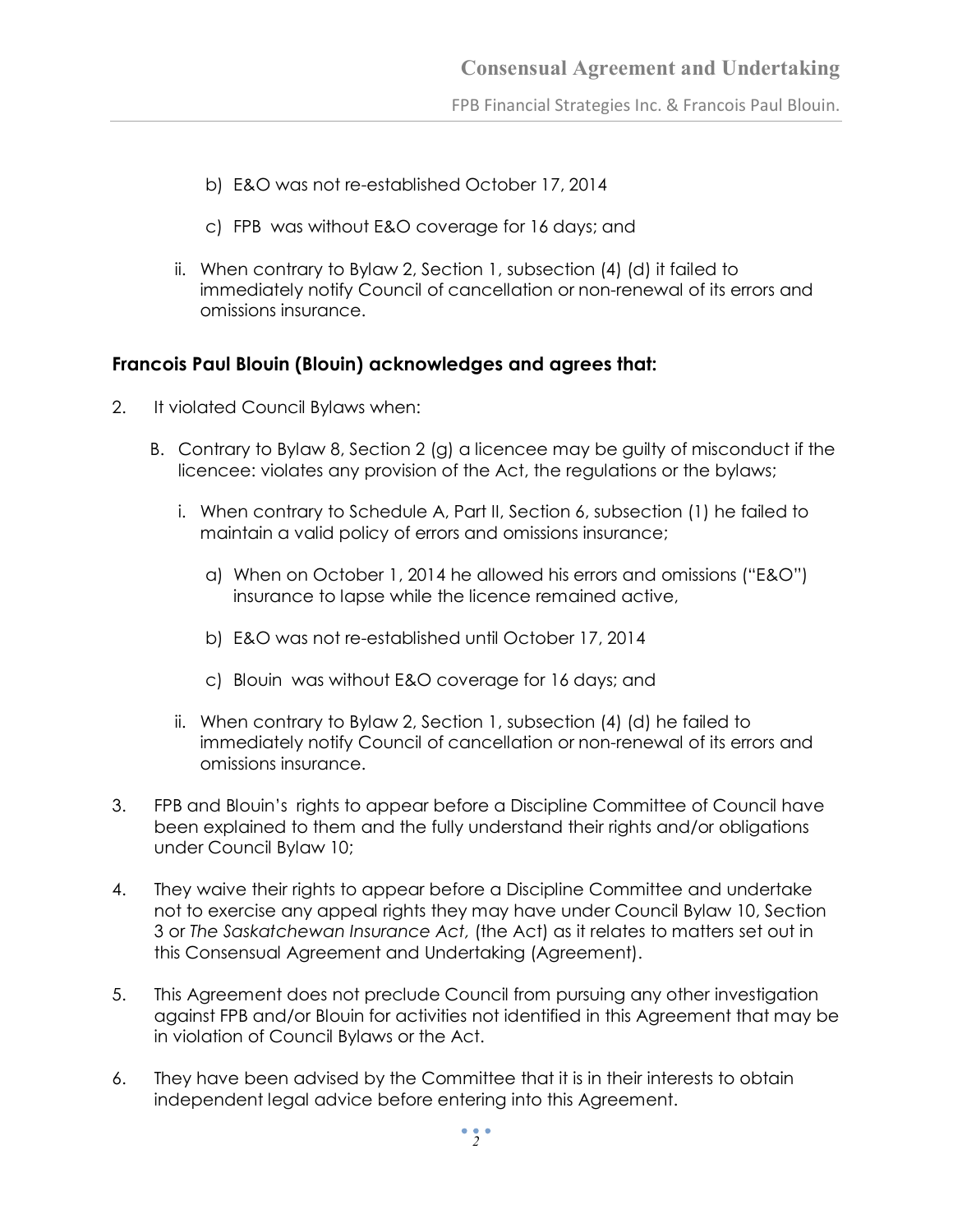FPB Financial Strategies Inc. & Francois Paul Blouin.

- a. FPB and Blouin have obtained such independent legal advice and are satisfied with the same, prior to executing this Agreement, or
- b. FPB and Blouin have willingly chosen not to obtain such advice prior to executing this Agreement.
- 7. FPB and Blouin hereby affirm that they have read and understood the terms of this Agreement, and are signing it voluntarily and of their own free will.

## **FPB having waived its rights, undertakes to:**

- 1. Pay a fine in the amount of \$292.00; and
- 2. Ensure E&O insurance is in place while it continues to hold an insurance licence.

# **Blouin having waived his rights, undertakes to:**

- 1. Pay a fine in the amount of \$395.00; and
- 2. Ensure E&O insurance is in place while he continues to hold an insurance licence.

## **FPB and Blouin, jointly or severely agree to:**

- 1. Reimburse Council's investigation costs in the amount of \$440.00
- 2. Pay all fines and investigative costs within 30 days of receipt of this Agreement.

## **The Committee's Agreement:**

- 1. The Committee agrees to accept from FPB and Blouin the payment of \$1,127.00 as full and final resolution of this violation of Council's Bylaws as outlined in this Agreement; and
- 2. The Committee further agrees to take no further action against FPB and Blouin for the acknowledged violations of Council's Bylaws that are set out in this Agreement.